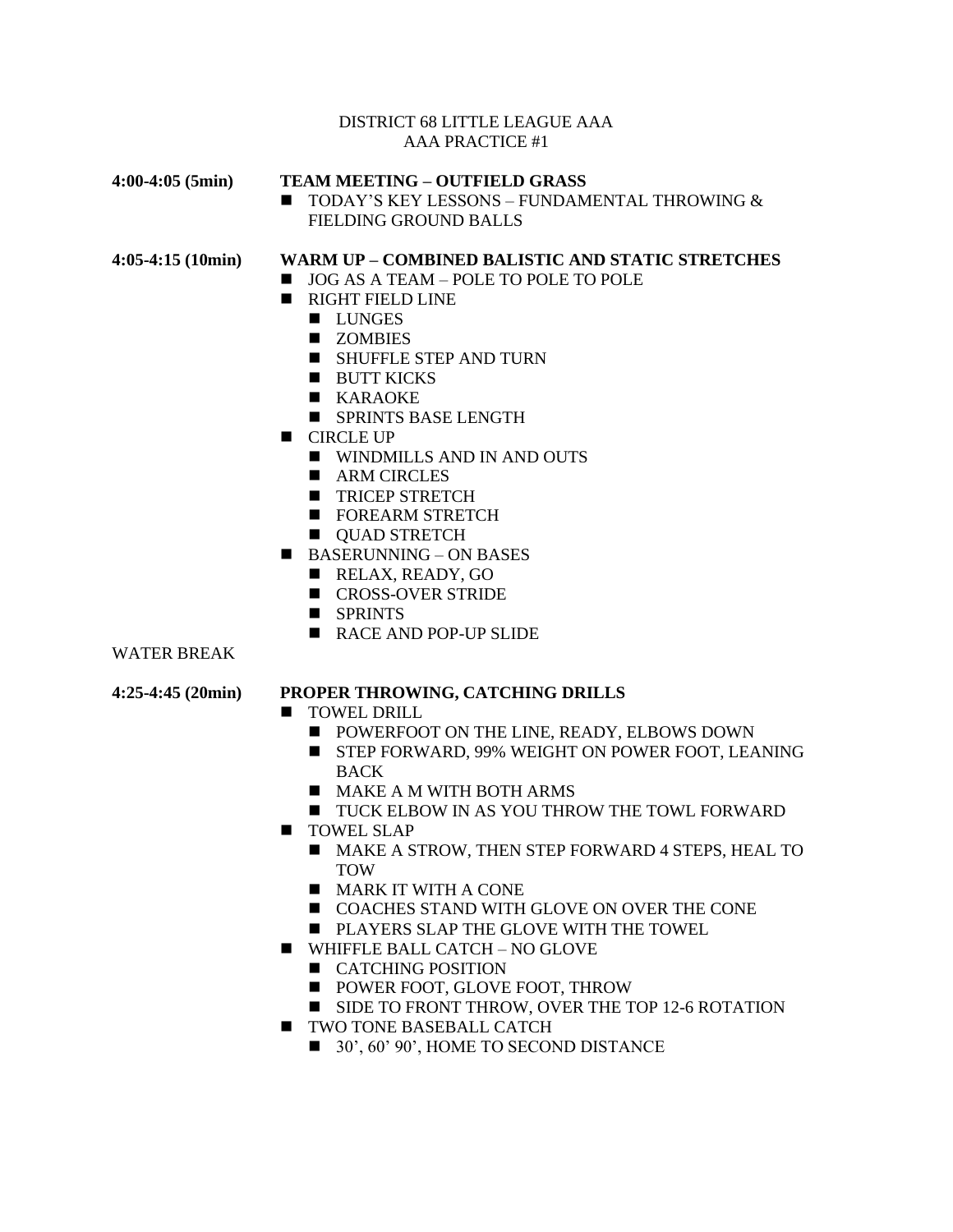#### **4:45-5:00 (15min) INFIELD FUNDAMENTALS**

- TRIANGLE DRILL (SETUP UP THREE CONES)
	- 1. FEET WIDTH
	- 2. CHEST ON THIGH
	- $\blacksquare$  3. FLAT BACK
	- 4. HAND IN FRONT OF BILL
	- 5. LEFT EYE
	- COME UP TO FIELD, LIGNING UP FEET AND HANDS
- SPEED GROUND BALLS
	- 4 GROUPS
	- COACHES ROLL 4 GOUND BALLS RIGHT AT THE PLAYER IN QUICK SUCCESSION
	- PLAYER FIELDS GROUND BALL, TOSSES THE BALL TO THE SIDE, READY FOR THE NEXT ONE.
- CROSS-HIT COUNT THE BOUNCES

### WATTER BREAK

### **5:00-5:10 (10min) HITTING FUNDAMENTALS**

- SETUP CONES FOR PLATE AROUND THE INFIELD
	- 1. STEPPING INTO THE BOX, BACK FOOT THEN FIRST
	- 2. DISTANCE TO PLATE, TAP OUTSIDE CHECK
	- 3. FEET OUTSIDE OF KNEES- CHECK
	- $\blacksquare$  4. GRIP CHECK
	- $\blacksquare$  5. REST BAT ON COLLAR BONE CHECK
	- STEP, 80% WEIGHT ON BACK LEG
	- SWING, STOP AT FINISH (BALANCE DRILL)
	- STEP AND SWING, BRING IS BACK TO RUN (FOR RIGHT) HANDED BATTERS)
	- HIT TEE AND RUN TO FIRST, TEACH DROPPING BAT IN FRONT (RHT)
- 
- **5:10-5:45 (45min) HITTING – 4 GROUPS OF 3**
	- GROUP 1
		- LIVE HITTING
			- 10 HITTABLE PITCHES PER PLAYER
			- ROTATE TWICE FOR TOTAL OF 20 CUTS EACH
	- GROUP 2
		- $\blacksquare$  TEE 1 (HIGH)
		- TEE 2 (MIDDLE)
		- SOFT TOSS IF ANOTHER NET AND COACH IS AVAILABLE
	- GROUP 3
		- HEAVY BALLS
	- GROUP 4
		- SHAG OUTFIELD AND BUCKET OR TEE STATION

#### **5:45-5:55 (10min) AGILITY AND PLYOMETRICS 5:55-6pm (5min) CLOSE WITH WHAT WE LEARNED**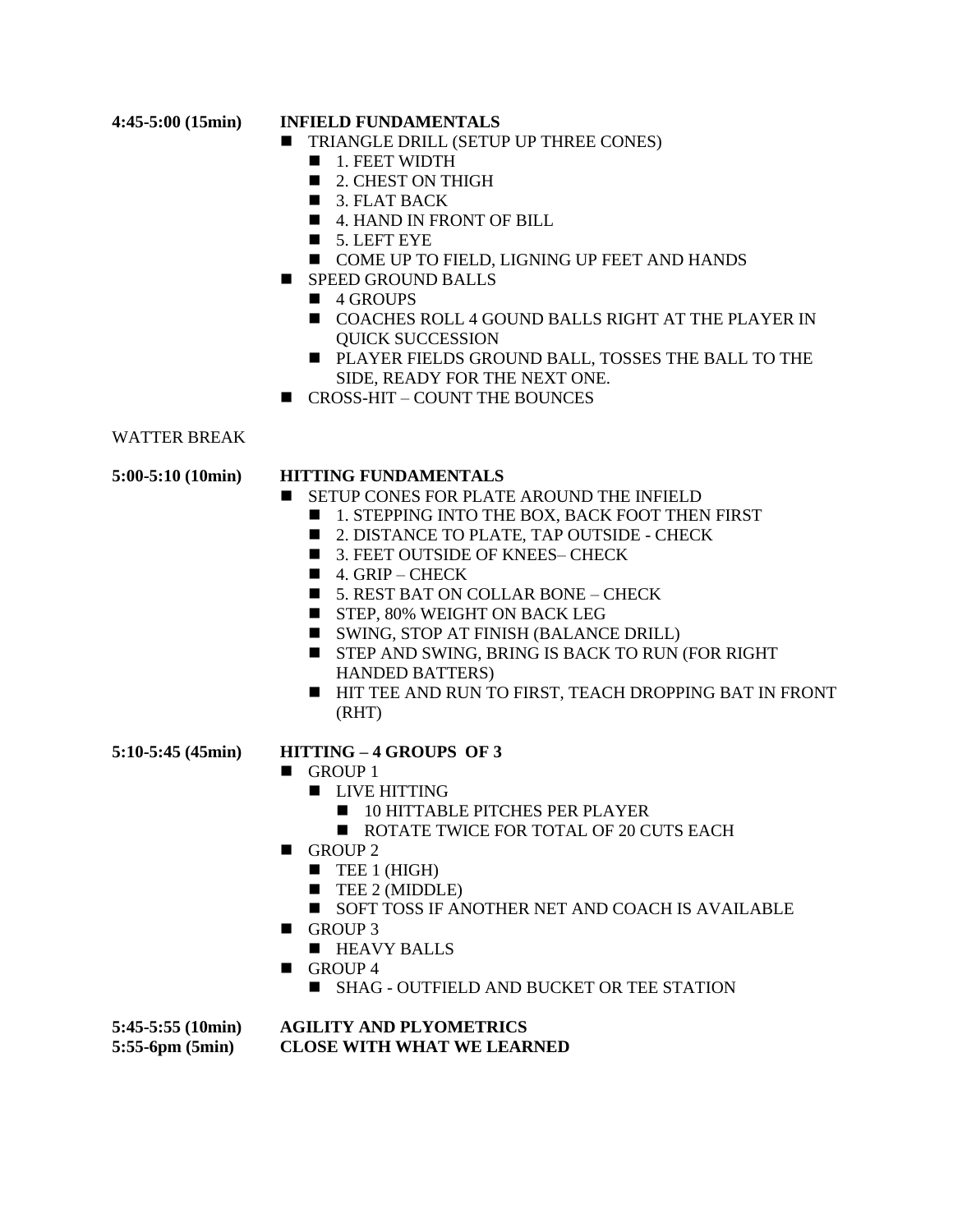## DISTRICT 68 LITTLE LEAGUE AAA PRACTICE #2

## **5:30-5:35 (5min) TEAM MEETING – OUTFIELD GRASS**

■ TODAY'S KEY LESSONS – FUNDAMENTAL PITCHING AND FLY BALLS

# **5:35-5:45 (10min) WARM UP – COMBINED BALISTIC AND STATIC STRETCHES**

- JOG AS A TEAM POLE TO POLE TO POLE
- RIGHT FIELD LINE
	- LUNGES
	- ZOMBIES
	- SHUFFLE STEP AND TURN
	- BUTT KICKS
	- KARAOKE
	- SPRINTS BASE LENGTH
- CIRCLE UP
	- WINDMILLS AND IN AND OUTS
	- ARM CIRCLES
	- TRICEP STRETCH
	- FOREARM STRETCH
	- **OUAD STRETCH**
- $\blacksquare$  BASERUNNING ON BASES
	- HOME TO FIRST STEP ON BASE, LOOK OVER RIGHT SHOULDER FOR DROPPED BALL
	- HOME TO SECOND TURN ON INSIDE OF BASE, TURNING ON EITHER FOOT TO NOT BREAK STRIDE. SLIDE INTO SECOND.
	- SECOND TO HOME

## WATER BREAK

### **5:45-5:55 (10min) PROPER THROWING & PITCHING**

- TOWEL DRILL
	- POWERFOOT ON THE LINE, READY, ELBOWS DOWN
	- STEP FORWARD, 99% WEIGHT ON POWER FOOT, LEANING BACK
	- MAKE A M WITH BOTH ARMS
	- TUCK ELBOW IN AS YOU THROW THE TOWL FORWARD
- TWO TONE BASEBALL CATCH
	- $\blacksquare$  30', 60' 90', 100' HOME TO SECOND DISTANCE (99)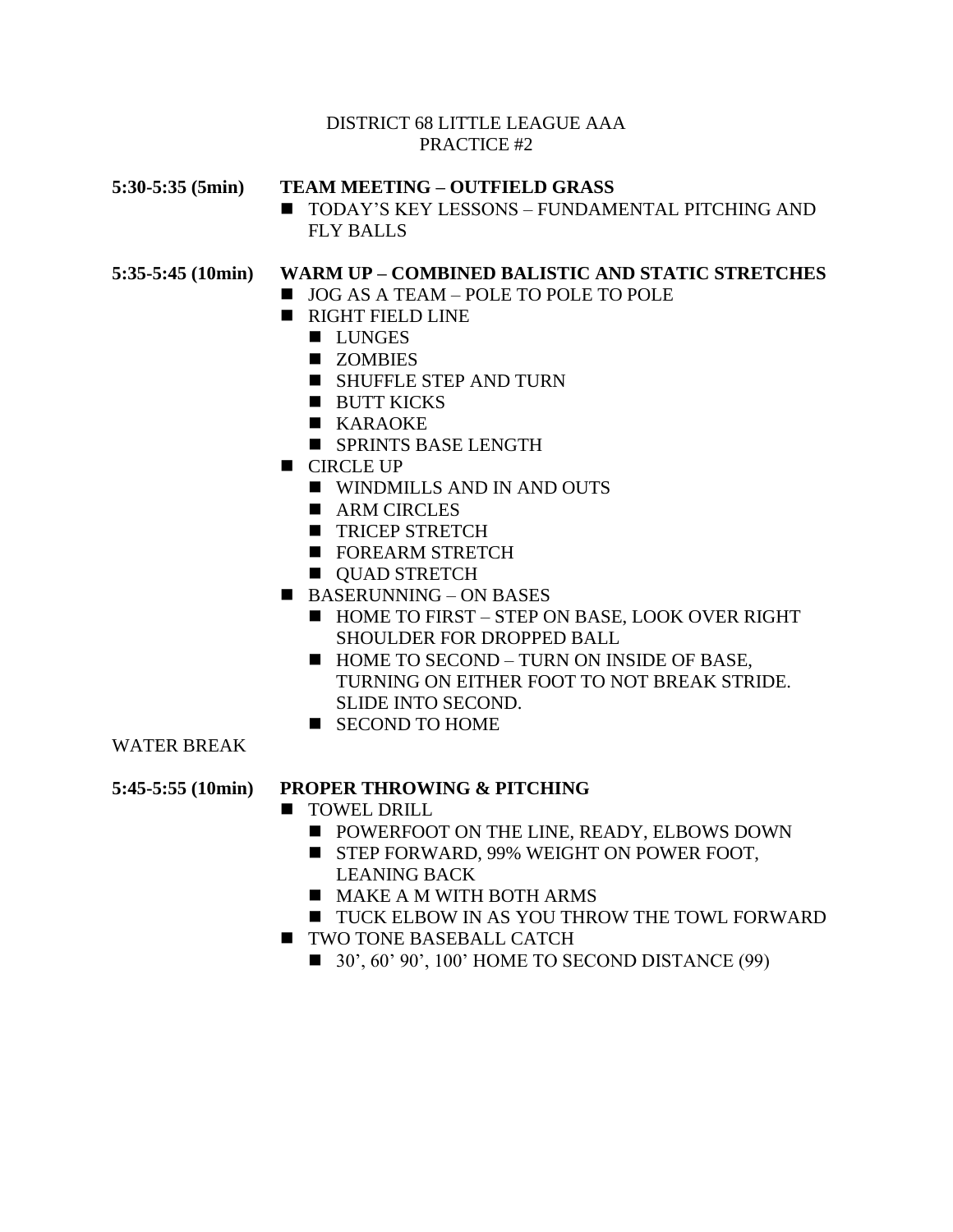# **5:55-6:05 (10min) PITCHING FUNDAMENTALS**

- SETUP TWO CONES PER PLAYER, CONES DOWN THE LINE, 1 CONE AT PITCHING PLATE AND 2ND CONE AT HOME PLATE DISTANCE (46')
- TEACH FROM THE STRETCH, KEEP IT SIMPLE
- PUSH AND PULL, FLAT BACK DRILLS
	- $\blacksquare$  SETUP AND PAUSE ELBOWS DOWN
	- SLOW
		- KNEE UP (KNEE OVER KNEE) AND "M" BALL/GLOVE APART, LEAN BACK
	- EXPLODE
		- PUSH WITH BACK LEG
		- PULL WITH FRONT LEG
		- RELEASE WAY OUT FRONT
	- FLAT BACK FINISH

## **6:05-6:10 (5min) OUTFIELD – SIDE-TO-SIDE (NO BACKPEDDEL)**

- 4 GROUPS OF 3 PLAYERS
- RUN DIAG RIGHT, SWITCH DIAG LEFT AND CATCH
- REVERSE THE NEXT TIME AROUND

## **6:10-6:20 (10min) OUTFIELD – (JUDGE, NO FIRST STEP BACK)**

- 3 GROUPS OF 4 LF, CF, RF
- BOXER SETP, ARMS SLIGHTLY DOWN, RELAXED
- JUDGE AND MOVE (NO FIRST STEP BACK)
- CATCH AND COVER WHEN POSSIBLE
- 3 COACHES HIT OR THROW FROM HOME PLATE

# WATTER BREAK

# **6:20-6:55 (35min) HITTING – 4 GROUPS OF 3**

- GROUP 1
	- LIVE HITTING
		- 10 HITTABLE PITCHES PER PLAYER (ONE ROUND ONLY)
- GROUP 2
	- TEE 1 (HIGH, PERFECT, INSIDE, OUTSIDE)
	- SOFT TOSS IF ANOTHER NET AND COACH IS AVAILABLE
- GROUP 3
	- **E** HEAVY BALLS
- $\blacksquare$  GROUP 4
	- SHAG OUTFIELD AND BUCKET
	- COACH INFIELD FUNGO IF AVAILABLE

**6:55-7:00 (5min) AGILITY AND PLYOMETRICS AS TIME ALLOWS CLOSE WITH WHAT WE LEARNED**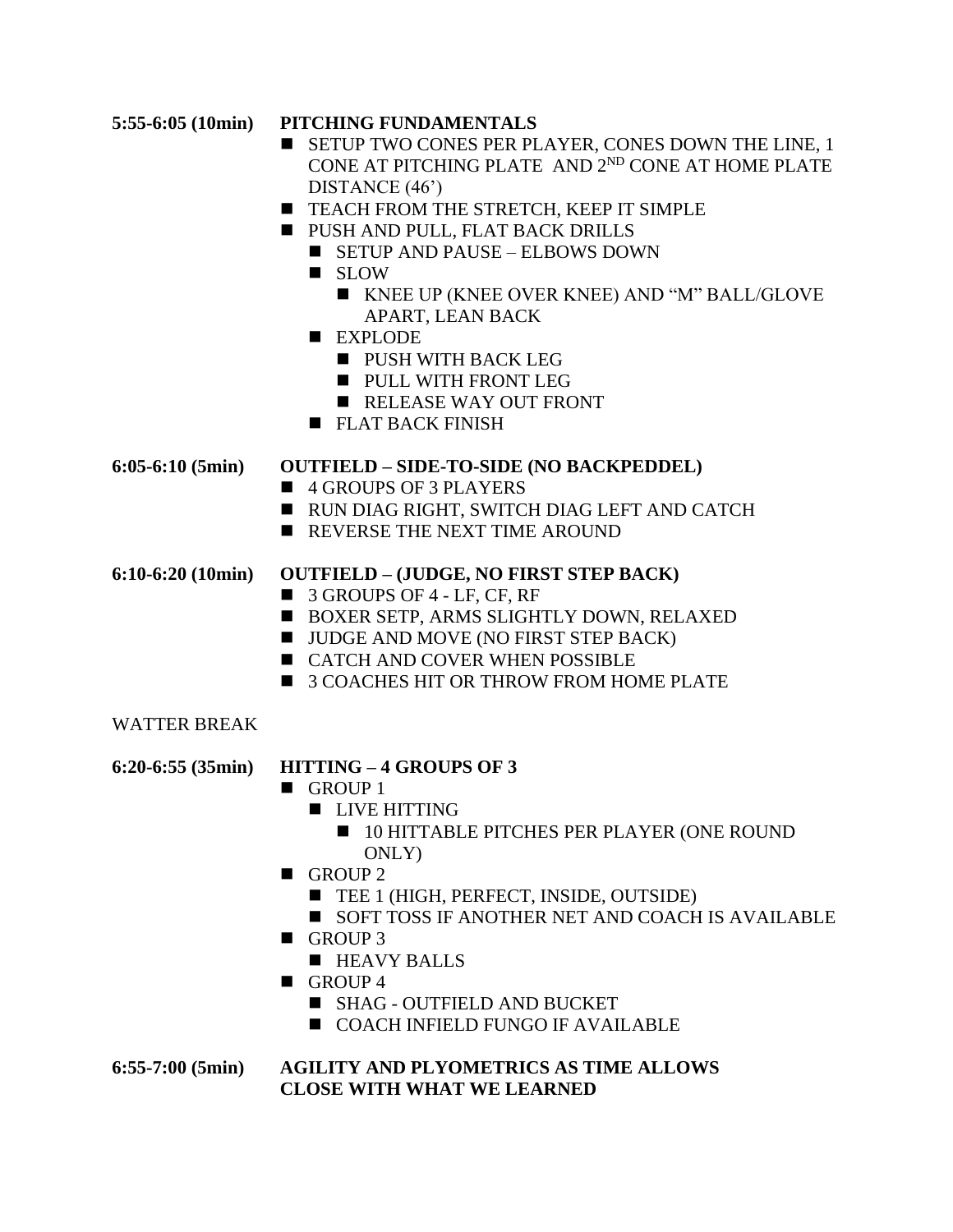#### DISTRICT 68 LITTLE LEAGUE AAA PRACTICE #3

#### **5:00-5:05 (5min) TEAM MEETING – OUTFIELD GRASS**

■ TODAY'S KEY LESSONS – FUNDAMENTALS: CATCH AND THROW, PITCHING FORM, FIELDING GROUND BALLS, HITTING STANCE AND SWING

### **5:05-5:15 (10min) WARM UP – COMBINED BALISTIC AND STATIC STRETCHES**

- SLOW JOG AS A TEAM POLE TO POLE TO POLE
- RIGHT FIELD LINE
	- LUNGES
	- ZOMBIES
	- SHUFFLE STEP AND TURN
	- FIX IT FELIX
	- BUTT KICKS
	- KARAOKE
	- SPRINTS BASE LENGTH
- CIRCLE UP
	- WINDMILLS AND IN AND OUTS
	- ARM CIRCLES
	- TRICEP STRETCH
	- QUAD STRETCH
- BASERUNNING LINE UP AT HOME PLATE
	- RELAX, READY, GO; CROSS-OVER STRIDE
	- HOME TO FIRST STEP RIGHT SIDE OF BAG, NO LUNGE STEP
	- $\blacksquare$  FIRST TO SECOND INSIDE OF BAG

#### WATER BREAK

### **5:25-5:40 (15min) PROPER THROWING, FUNDAMENTAL PITCHING**

- BASEBALL THROWING
	- ONE KNEE, THROW, TOUCH GRASS
	- STAND UP: POWER FOOT, GLOVE FOOT, THROW
	- CATCHING: MOVE TO CENTER, TWO HANDS
	- 30', 60' 90', HOME TO SECOND DISTANCE
	- 46' FUNDAMENTAL PITCHING

**STATION)**

#### **5:40-6:10 (30 min) FIELDING AND PITCHING STATIONS (3 GROUPS, 10 MINS PER**

- PITCHING STATION (MATT) BULLPEN
- INFIELD STATION (TOM)
	- FIELDING POSITION, GLOVE POUND DRILL
	- TRIANGLE DRILL
		- 1. FEET WIDTH
		- 2. CHEST ON THIGH
		- 3. FLAT BACK
		- 4. HAND IN FRONT OF BILL
		- $\blacksquare$  5. LEFT EYE
		- JUMP UP TO FIELD, LIGNING UP FEET AND HANDS
	- ROLL GROUNDERS AS TIME ALLOWS
- OUTFIELD STATION (PJ)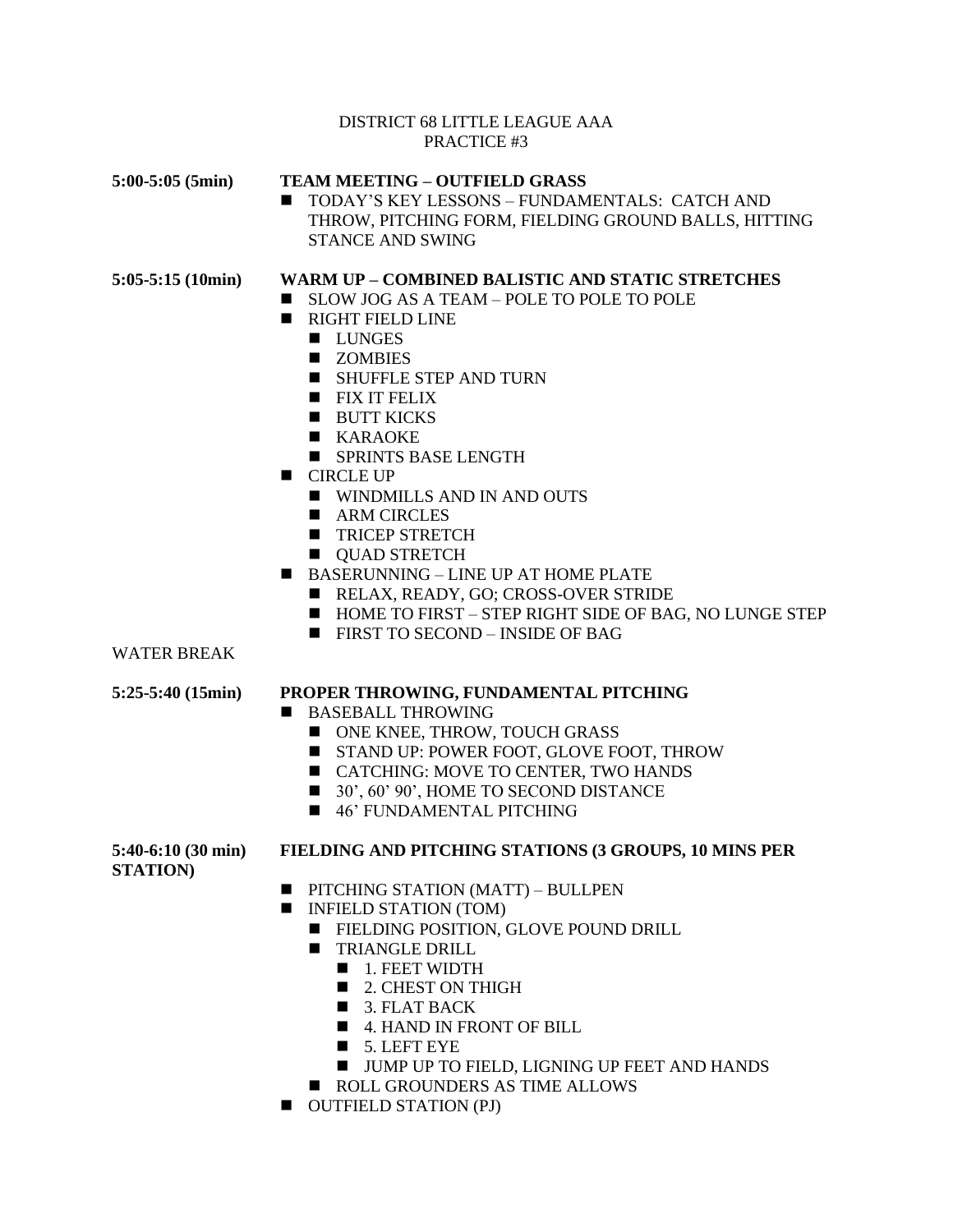- BALL IN AIR, SOUAT JUDGE, MOVE UP OR BACK
- ON THE RUN FOREHAND
- ON THE RUN BACKHAND

WATTER BREAK

### **6:10-6:20 (10min) HITTING FUNDAMENTALS**

- BIG CIRCLE, CONES FOR THE PLATE
	- 1. STEPPING INTO THE BOX, BACK FOOT THEN FIRST
	- 2. DISTANCE TO PLATE, TAP OUTSIDE CHECK
	- 3. FEET OUTSIDE OF KNEES– CHECK
	- $\blacksquare$  4. GRIP CHECK
	- 5. BAT ON NOTCH & BACK– CHECK
	- STEP AND SWING, STOP AT FINISH (BALANCE DRILL)
	- STEP AND SWING, BRING IS BACK TO RUN (FOR RIGHT HANDED BATTERS)
	- $\blacksquare$  TEE DISTANCE CONTEST
		- LINE UP AT HOME, HIT TEE AND RUN TO FIRST, TEACH DROPPING BAT IN FRONT
- 

### **6:20-6:50 (30min) HITTING – 3 GROUPS (4, 4, 4)**

- GROUP 1
	- $\blacksquare$  INFIELD 1<sup>st</sup>, 2<sup>ND</sup>, SS WITH COACH FUNGO
- $\blacksquare$  GROUP 2 TEE STATION
	- DOWN THE PIPE WORK ON PERFECT FORM
	- HIGH PITCH LEVEL SWING
	- INSIDE PITCH HIT ROTATION / INSIDE-OUT SWING
	- OUTSIDE PITCH HITTING INSIDE OF THE BALL
- GROUP 3
	- LIVE HITTING
		- 10 HITTABLE PITCHES PER PLAYER
		- DEPENDING ON SKILLS, ROTATE TWICE FOR TOTAL OF 20 CUTS EACH
- ROTATION LIVE HITTING GOES TO INFIELD, TEE COMES TO HIT, INFIELD GOES TO TEE

#### **6:50-6:55 (5min) RABBIT, INSIDE OF BAG TURNS**

## **6:55-7:00PM (5min) CLOSE WITH WHAT WE LEARNED**

- $\blacksquare$  **PITCHING FUNDAMENTALS**
- FIELDING FUNDAMENTALS
- HITTING FUNDAMENTALS